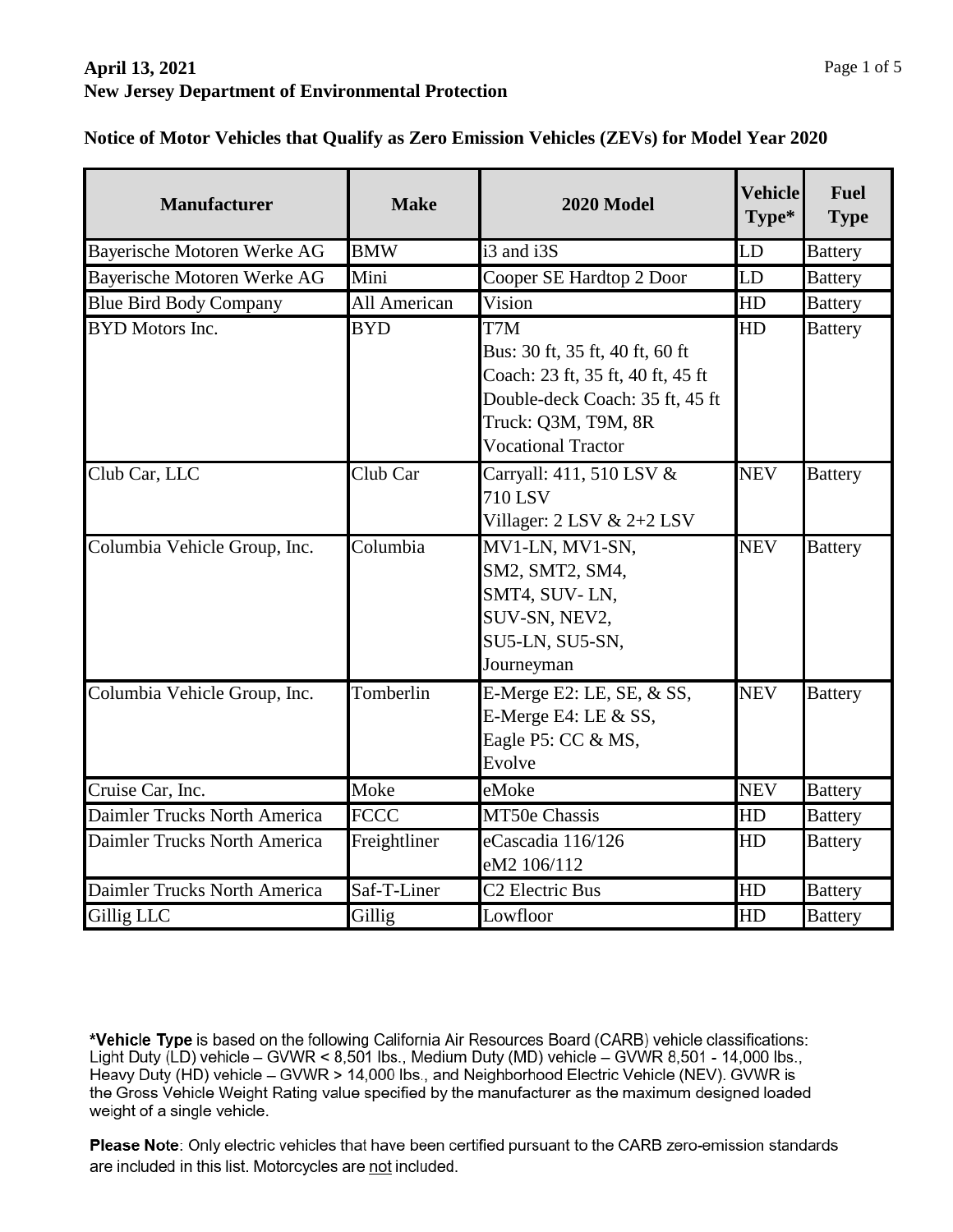| <b>Manufacturer</b>           | <b>Make</b>          | <b>2020 Model</b>                                                                                 | <b>Vehicle</b><br>Type* | <b>Fuel</b><br><b>Type</b>                               |
|-------------------------------|----------------------|---------------------------------------------------------------------------------------------------|-------------------------|----------------------------------------------------------|
| Envirotech Drive Systems Inc. | <b>EVT</b>           | C Series: Logistic & Cutaway<br>Urban Cab Over / Incomplete                                       | HD                      | <b>Battery</b>                                           |
| General Motors LLC.           | Chevrolet            | <b>Bolt EV all models</b>                                                                         | LD                      | <b>Battery</b>                                           |
| Honda Motor Co., LTD.         | Honda                | <b>Clarity Fuel Cell</b>                                                                          | LD                      | Fuel Cell<br>consuming<br>on-board<br>stored<br>hydrogen |
| Hyundai Motor Company         | Hyundai              | Ioniq Electric,<br>Kona Electric                                                                  | LD                      | <b>Battery</b>                                           |
| Hyundai Motor Company         | Hyundai              | NEXO all models                                                                                   | LD                      | <b>Fuel Cell</b><br>consuming<br>on-board<br>stored      |
| Jaguar Land Rover Limited     | Jaguar               | I-Pace all models                                                                                 | LD                      | <b>Battery</b>                                           |
| Kalmar USA, Inc.              | Kalmar               | T <sub>2</sub> E                                                                                  | HD                      | <b>Battery</b>                                           |
| Kia Motors Corporation        | Kia                  | Niro Electric                                                                                     | LD                      | <b>Battery</b>                                           |
| Kia Motors Corporation        | Kia                  | Soul Electric                                                                                     | LD                      | <b>Battery</b>                                           |
| <b>Lightning Hybrids LLC</b>  | Lightning<br>Hybrids | FE4-86<br>FE4-129                                                                                 | HD                      | <b>Battery</b>                                           |
| Lion Bus Inc.                 | Lion                 | LionA, Lion $\overline{C}$ ,<br>LionD, LionM                                                      | HD                      | <b>Battery</b>                                           |
| Motiv Power Systems, Inc.     | Motiv                | Epic: Class $[4, 5]$ & $[6, 7]$<br>C: Class $[4, 5]$ & $[6, 7]$<br>Chassis: Class [4, 5] & [6, 7] | HD                      | <b>Battery</b>                                           |
| Navistar, Inc.                | Navistar (IC)        | <b>CE School Bus</b>                                                                              | HD                      | <b>Battery</b>                                           |
| New Flyer of America Inc.     | New Flyer            | Xcelsior: XT40, ST60 XE35,<br>XE40, XE60                                                          | HD                      | <b>Battery</b>                                           |

\*Vehicle Type is based on the following California Air Resources Board (CARB) vehicle classifications: Light Duty (LD) vehicle - GVWR < 8,501 lbs., Medium Duty (MD) vehicle - GVWR 8,501 - 14,000 lbs., Heavy Duty (HD) vehicle - GVWR > 14,000 lbs., and Neighborhood Electric Vehicle (NEV). GVWR is the Gross Vehicle Weight Rating value specified by the manufacturer as the maximum designed loaded weight of a single vehicle.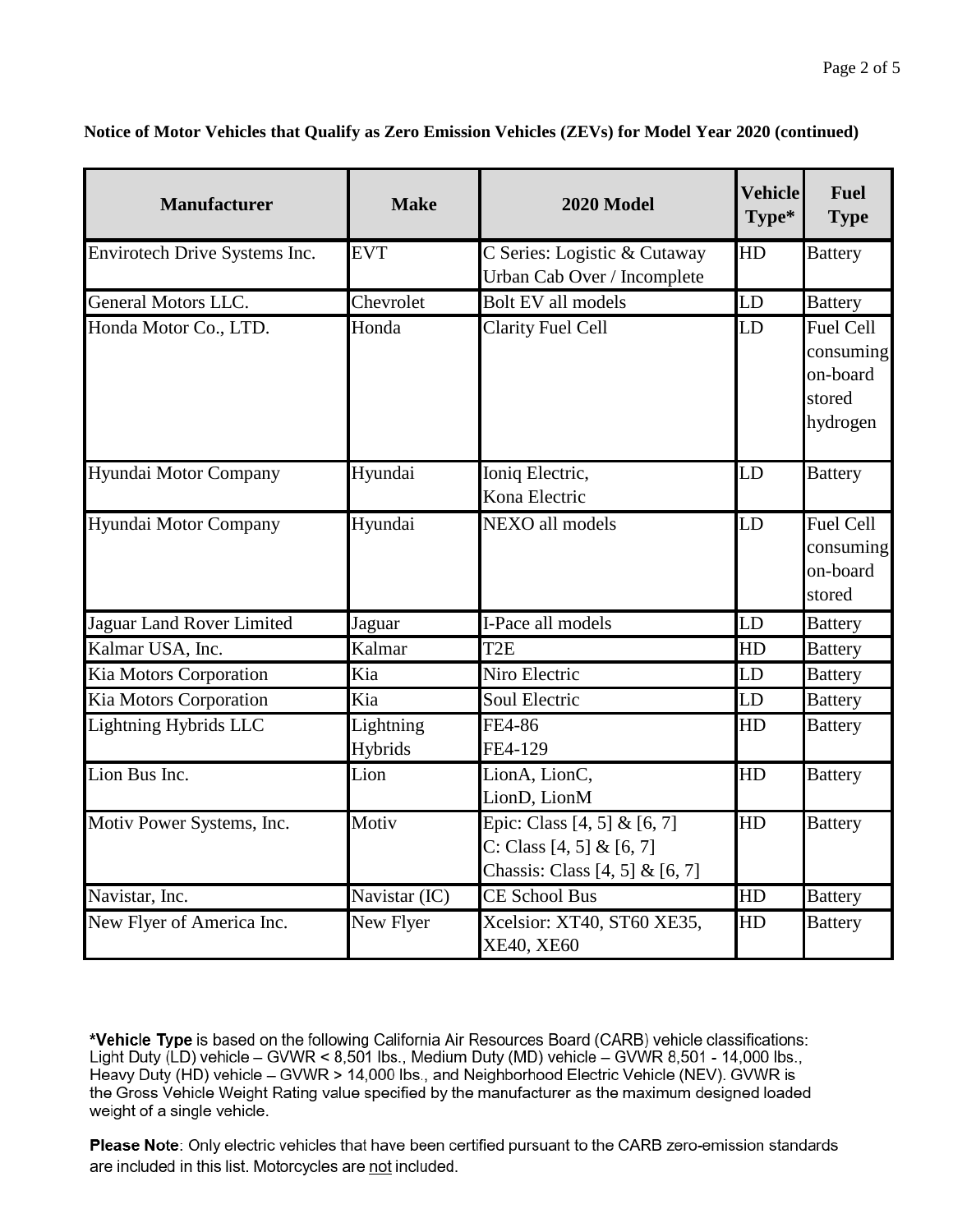| <b>Manufacturer</b>                              | <b>Make</b>                 | <b>2020 Model</b>                                                                                                                                              | <b>Vehicle</b><br>Type* | <b>Fuel</b><br><b>Type</b>                                      |
|--------------------------------------------------|-----------------------------|----------------------------------------------------------------------------------------------------------------------------------------------------------------|-------------------------|-----------------------------------------------------------------|
| New Flyer of America Inc.                        | New Flyer                   | Xcelsior: XHE40, XHE60                                                                                                                                         | HD                      | <b>Fuel Cell</b><br>consuming<br>on-board<br>stored<br>hydrogen |
| Nissan Motor Company, LTD.                       | Nissan                      | Leaf all models                                                                                                                                                | LD                      | <b>Battery</b>                                                  |
| Orange EV                                        | Orange EV                   | <b>T-Series Pure Electric Terminal</b><br>Truck (On-Road)                                                                                                      | HD                      | <b>Battery</b>                                                  |
| PACCAR Inc.                                      | Peterbilt                   | 220EV, 579EV                                                                                                                                                   | HD                      | <b>Battery</b>                                                  |
| PACCAR Inc.                                      | Kenworth                    | K270, K370, T680                                                                                                                                               | HD                      | <b>Battery</b>                                                  |
| Phoenix Cars LLC<br><b>DBA Phoenix Motorcars</b> | Phoenix<br><b>Motorcars</b> | E450: Shuttle, Utility Truck,<br><b>Flatbed Truck</b><br>Phoenix All Electric: Chassis<br>Class 4, Type A School Bus,<br>E450 Cargo Truck,<br>E450 Transit Bus | HD                      | <b>Battery</b>                                                  |
| Polaris Industries, Inc.                         | Polaris                     | GEM: e2, e4, e6,<br>eL-XD, & eM 1400 LSV                                                                                                                       | <b>NEV</b>              | <b>Battery</b>                                                  |
| Polaris Industries, Inc.                         | Polaris                     | GEM: e2, e4, e6, & eL-XD                                                                                                                                       | <b>NEV</b>              | <b>Battery</b>                                                  |
| Porsche                                          | Porsche                     | Taycan All Models                                                                                                                                              | LD                      | <b>Battery</b>                                                  |
| Proterra Inc                                     | Proterra                    | Proterra: 40', 35'<br>Catalyst: FC, FC+, XR, XR+,<br>E2, E2+, E2 max                                                                                           | HD                      | <b>Battery</b>                                                  |
| Roush Industries Inc.                            | Roush                       | <b>F-650 BEV</b>                                                                                                                                               | MD &<br>HD              | <b>Battery</b>                                                  |

\*Vehicle Type is based on the following California Air Resources Board (CARB) vehicle classifications: Light Duty (LD) vehicle - GVWR < 8,501 lbs., Medium Duty (MD) vehicle - GVWR 8,501 - 14,000 lbs., Heavy Duty (HD) vehicle - GVWR > 14,000 lbs., and Neighborhood Electric Vehicle (NEV). GVWR is the Gross Vehicle Weight Rating value specified by the manufacturer as the maximum designed loaded weight of a single vehicle.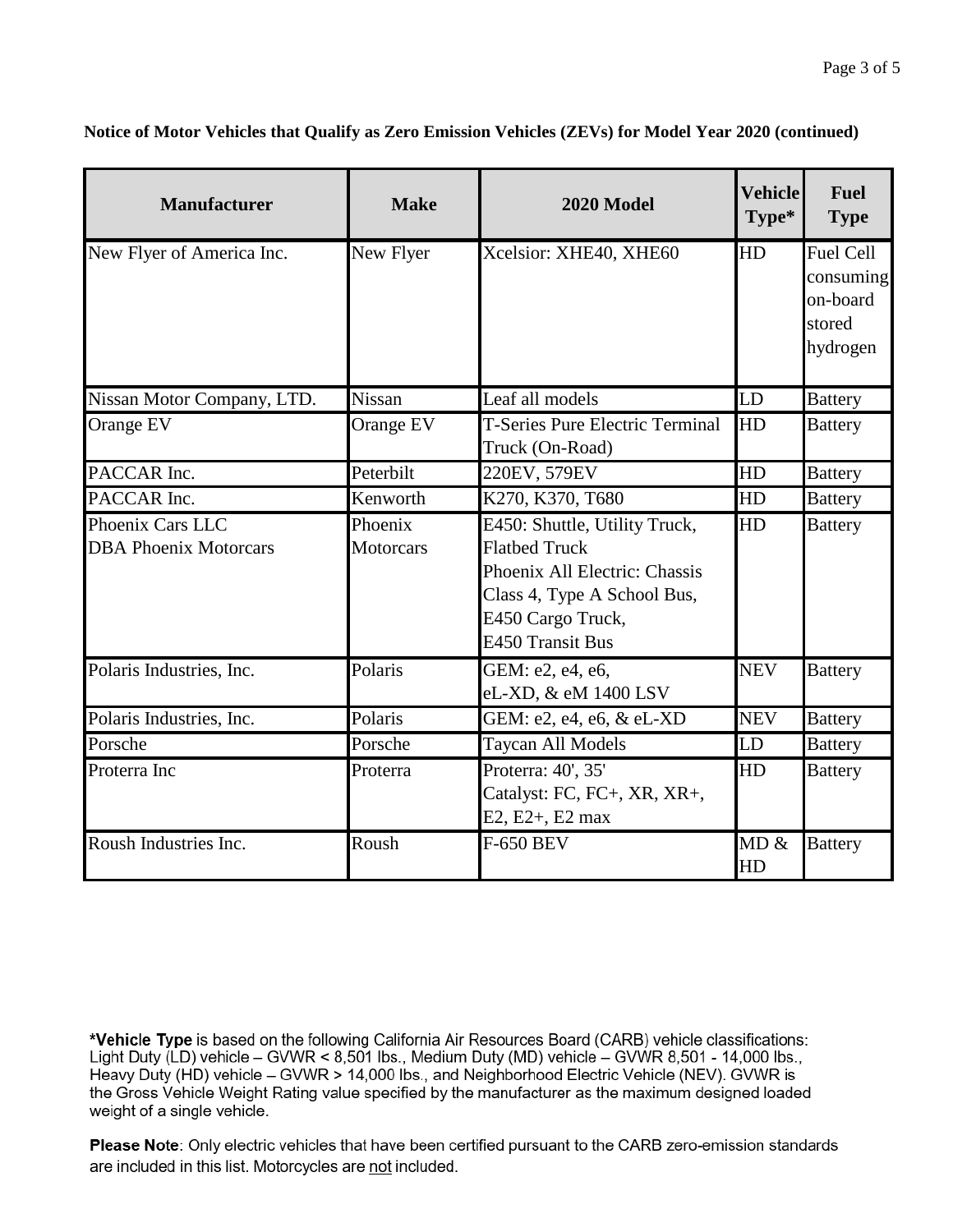| <b>Manufacturer</b>             | <b>Make</b>         | 2020 Model                                                                                                                                                                                                                                                                                                                                                                                                                                                    | Vehicle<br>Type* | <b>Fuel</b><br><b>Type</b>                                      |
|---------------------------------|---------------------|---------------------------------------------------------------------------------------------------------------------------------------------------------------------------------------------------------------------------------------------------------------------------------------------------------------------------------------------------------------------------------------------------------------------------------------------------------------|------------------|-----------------------------------------------------------------|
| <b>SEA Electric LLC</b>         | <b>SEA Electric</b> | SEA: 155 EV, 195 EV, 220 EV,<br>238 EV, 258 EV, 268 EV,<br>325 EV, 330 EV, 337 EV,<br>338 EV, 348 EV, 365 EV,<br>367 EV, 520 EV, 567 EV,<br>2500 EV, 3500 EV, 4500 EV,<br>5500 EV, 6500 EV,<br>AMCD 7 EV, AMCD 8 EV,<br>Cascadia EV, Econic EV,<br>Expeditor EV, E-450 EV,<br>F-53 EV, F-59 EV, F-450 EV,<br>F-550 EV, F-650 EV,<br>F-750 EV, FRR EV, FSR EV,<br>FTR EV, M2 106 EV,<br>MB65 EV, MT45 EV,<br>MT55 EV, NPR EV, NQR EV,<br>NRR EV, S2 EV, S2C EV | HD               | <b>Battery</b>                                                  |
| Tesla Inc                       | Tesla               | Model 3 All Models                                                                                                                                                                                                                                                                                                                                                                                                                                            | LD               | <b>Battery</b>                                                  |
| Tesla Inc.                      | Tesla               | Model S All Models                                                                                                                                                                                                                                                                                                                                                                                                                                            | LD               | <b>Battery</b>                                                  |
| Tesla Inc.                      | Tesla               | Model X All Models                                                                                                                                                                                                                                                                                                                                                                                                                                            | LD               | <b>Battery</b>                                                  |
| Tesla Inc.                      | Tesla               | Model Y All Models                                                                                                                                                                                                                                                                                                                                                                                                                                            | LD               | <b>Battery</b>                                                  |
| <b>Toyota Motor Corporation</b> | Toyota              | Mirai                                                                                                                                                                                                                                                                                                                                                                                                                                                         | LD               | <b>Fuel Cell</b><br>consuming<br>on-board<br>stored<br>hydrogen |

\*Vehicle Type is based on the following California Air Resources Board (CARB) vehicle classifications: Light Duty (LD) vehicle - GVWR < 8,501 lbs., Medium Duty (MD) vehicle - GVWR 8,501 - 14,000 lbs., Heavy Duty (HD) vehicle - GVWR > 14,000 lbs., and Neighborhood Electric Vehicle (NEV). GVWR is the Gross Vehicle Weight Rating value specified by the manufacturer as the maximum designed loaded weight of a single vehicle.